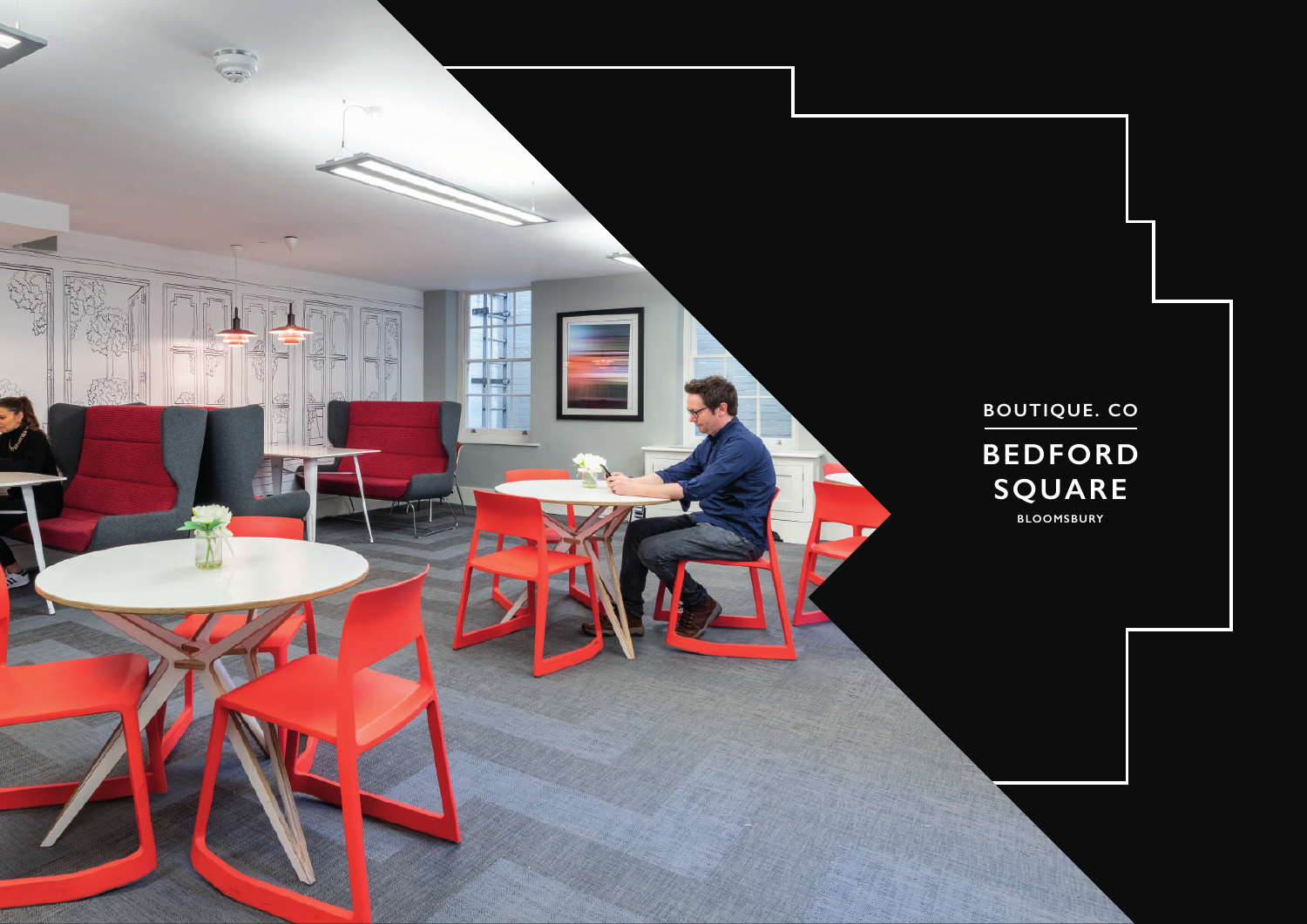#### THE BOUTIQUE COLLECTION

## **WELCOME TO BEDFORD SQUARE**

In the midst of London's West End, our Bedford Square workplace offers sophisticated serviced office spaces in a stunning Grade I listed setting.

26 and 27 Bedford Square are neighbouring top-notch Grade I listed Victorian buildings with an understated elegance. Within their beautiful exteriors, we've created an outstanding workplace that matches its surroundings in sophistication, with a range of private office spaces available in diverse sizes, grand meeting rooms, and Ercol-style furniture. But, perhaps best of all, at the centre of the square sits Bedford Square Garden, a private green space available to our members as a tranquil getaway from the stresses of the workday.

Bedford Square has an illustrious history that's rich in culture. It was constructed between 1776 and 1780 as a scenic residential area for the city's upper-middle class, and took its name from the Dukes of Bedford, who owned the land. It's played home to many notable residents in its time, including scientists, actors, doctors, and novelists, turning Bedford Square into an emblem of London's vibrant cultural output.

The square is meticulously designed, with a consistent architectural identity tying the properties together and the central garden providing a much-needed calming respite full of greenery.

Inside, we've refurbished 26-27 Bedford Square to make it one of Bloomsbury's best workplaces, with unbranded office spaces that merge laid back Victorian styling with sophisticated modern design. With an office at this workplace, you can also benefit from a range of features including break-out areas, 24-hour access, and fully equipped meeting rooms.

To top it all off, all of our Bedford Square businesses are entitled to exclusive access to Bedford Square Gardens, the beautiful green space in the centre of the square, perfect for getting some fresh air while you eat your lunch or soaking up summer rays when they shine.



 $\circledcirc$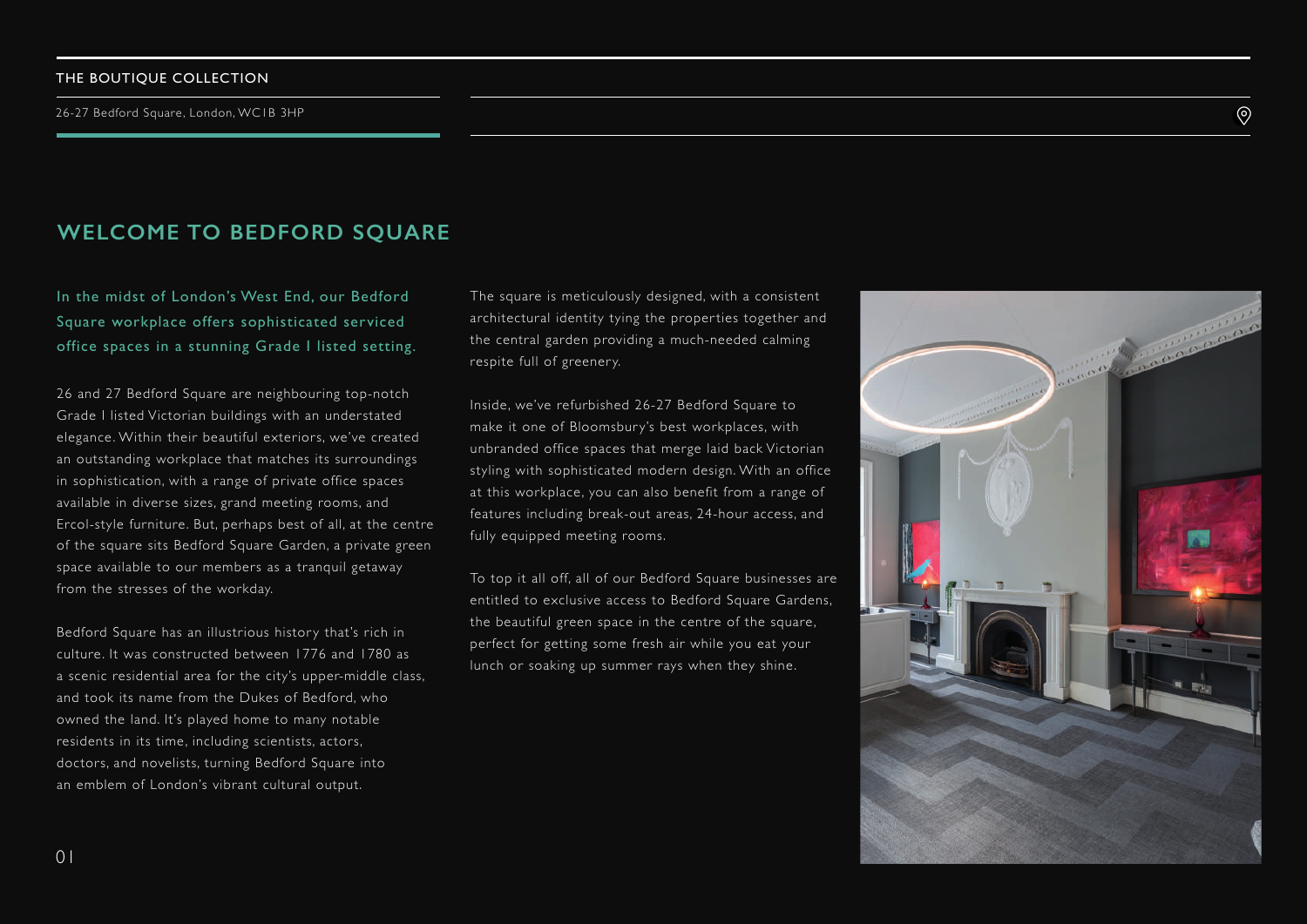Choose your workspace

# **CHOOSE YOUR WORKSPACE**

- •Reception services
- 24-hour access
- •Break-out areas
- •Outdoor spaces
- •Cyclist-friendly
- •Dog-friendly
- Passenger lift
- •Barista-style coffee
- •AC, air filtration and fresh airflow
- •Hand sanitising stations and daily cleaning
- •Wifi
- •Business grade fibre-optic broadband
- •Rent, business rates, utilities, ser vice charge and building insurance inclusive
- Fully furnished
- Inspiring design
- •Designed for wellbeing
- Part of The Boutique Members Club
- •Mailing and trading address

#### Private Offices

A collection of high-quality private flexible serviced offices.

### Meeting Rooms

Thoughtfully-designed meeting rooms available on-demand.

#### Membership

This workplace is part of the Boutique Members Club, work remotely from the lounges from just £70 per month.



 $\overline{\mathbf{S}}$ 

 $\mathcal{D}$ 

D

### Membership + Virtual Office

Enjoy a professional trading address with the flexibility to work in any of our Boutique Members Club lounges.